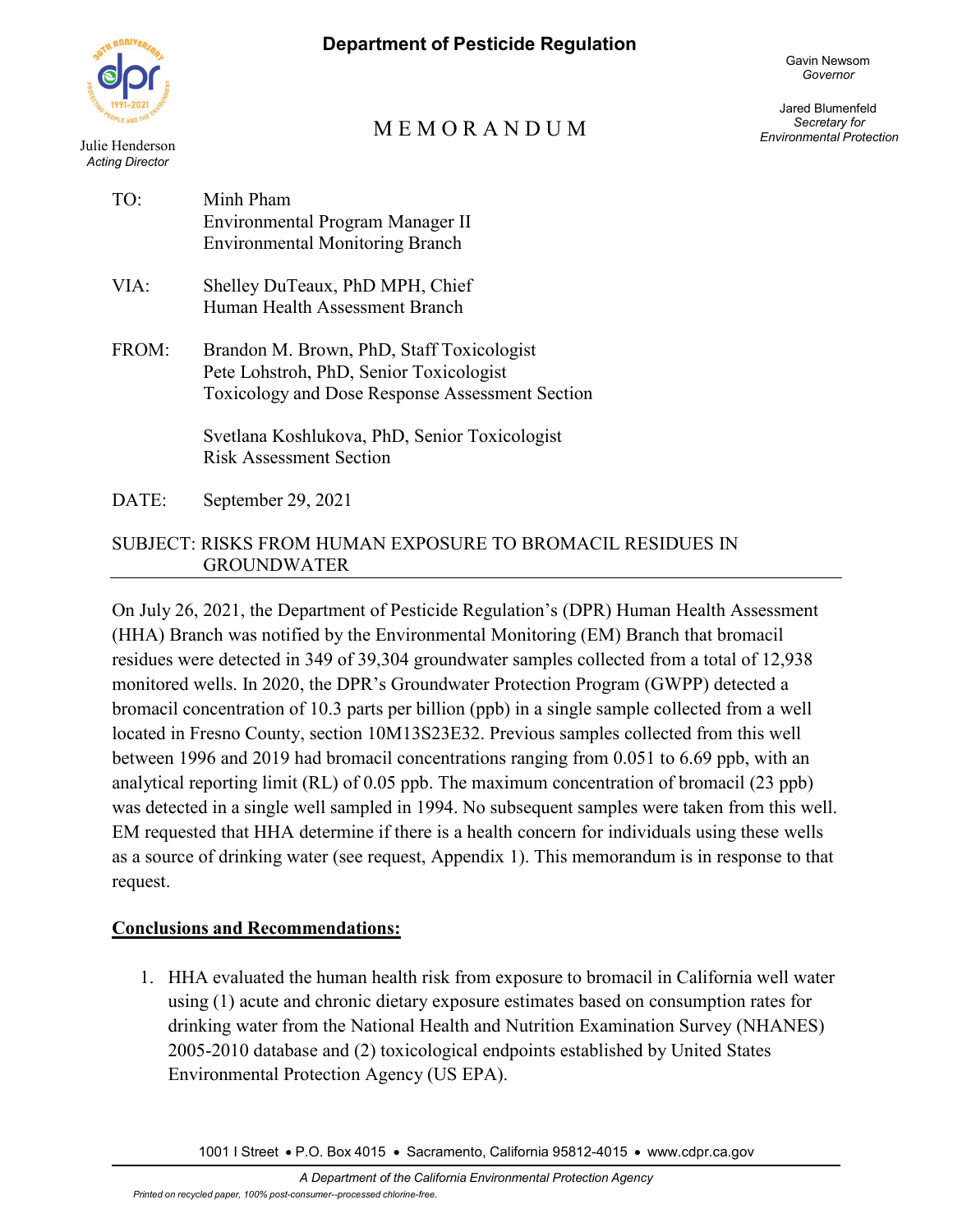- 2. The results indicate that the detected bromacil concentrations in California well water, including the highest measured residue (23 ppb), do not pose acute or chronic health risks to humans.
- 3. HHA also calculated a human health reference level of 197 ppb to be used as a screening level for bromacil residues. Residues measured in groundwater exceeding this reference level should be sent to HHA for further evaluation.

#### **Background**

**Technical Name:** Bromacil

**Chemical Name:** 5-bromo-3-butan-2-yl-6-methyl-1H-pyrimidine-2,4-dione;

Chemical Abstracts Service Registry Number (CAS) 314-40-9 (NIH, 2021)

#### **Chemical Structure:**

Bromacil is a non-selective, broad spectrum herbicide that belongs to the uracil class of pesticides used for control of grasses and broadleaf weeds in agricultural and non-agricultural lands (USEPA, 2012). Agricultural uses of bromacil include soil treatment for the protection of citrus and pineapple crops; non-agricultural uses include weed and brush control (USEPA, 2016a). Dietary exposure to bromacil residues may occur through the consumption of crops and drinking water (USEPA, 2016a). Based on the frequencies of detection in both surface and groundwater, US EPA concluded that "bromacil may contaminate both surface water and groundwater resulting from use of the compound" (USEPA, 2016b). Formulated products containing bromacil acid ( $pKa = 9.1$ ) or its lithium salt are registered federally and at the state level. In California the first product containing bromacil was registered 1981 and there are currently 19 products with active registrations (DPR, 2021). Residues from formulations of either the acid or salt form are considered equivalent because the lithium salt rapidly disassociates in water to form the acid (USEPA, 2016b).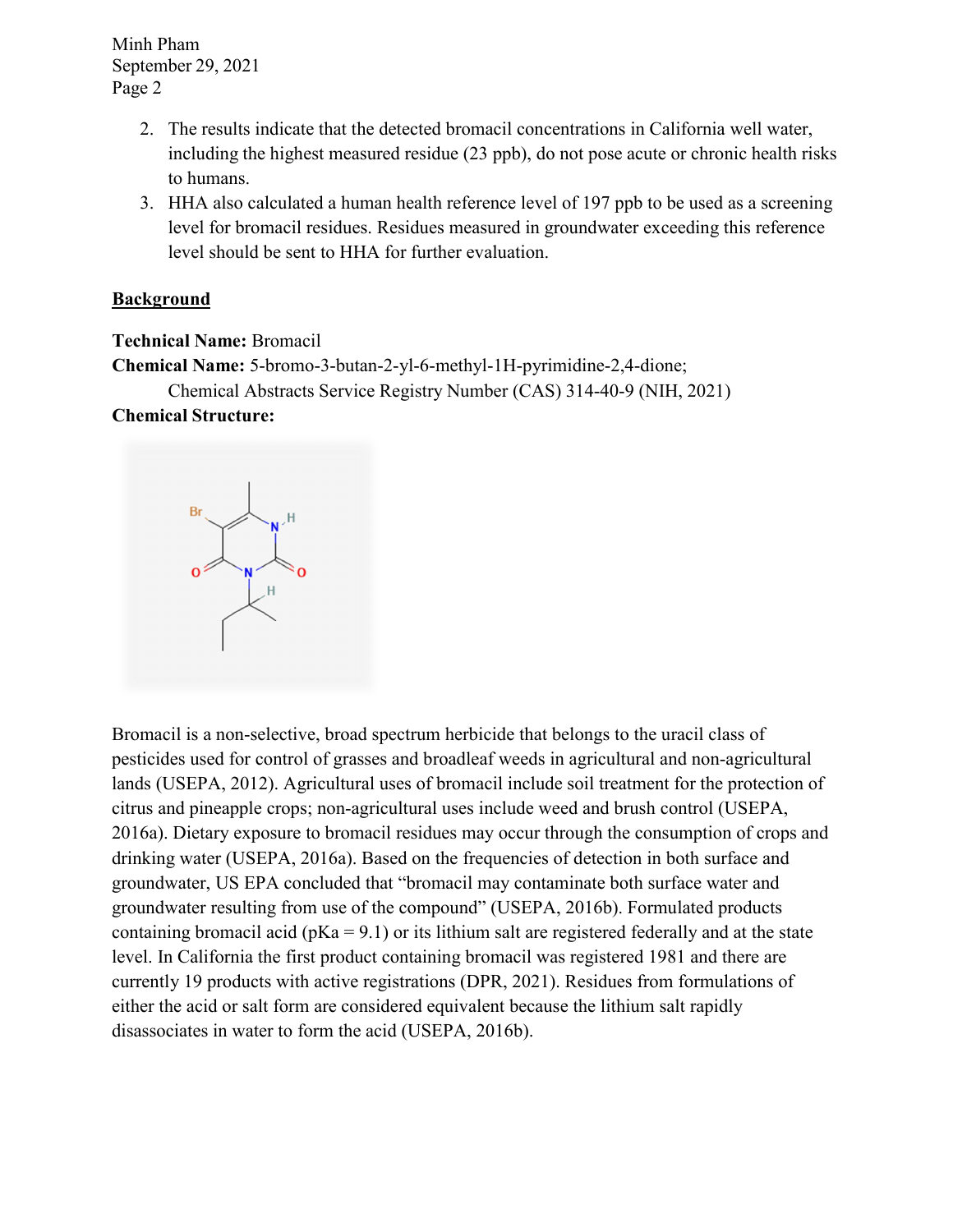and sensitization), and inhalation toxicity<sup>1</sup> based on its median lethal oral, dermal, and inhalation  $(RfD<sup>2</sup>)$  approach (USEPA, 2016a). Bromacil was placed in Toxicity Category IV (low) for acute oral, dermal (including irritation doses in mice. It is not a dermal irritant or sensitizer (Toxicity Category IV) and is a mild eye irritant (Toxicity Category III) (USEPA, 2016a). US EPA classified bromacil as a "Group C – Possible Human Carcinogen" based on an increased incidence of liver tumors in male mice and thyroid tumors in male rats (USEPA, 2016a). US EPA concluded that bromacil does not represent a mutagenic concern and evaluated cancer risk by using the chronic reference dose

#### **Summary of Toxicology**

Although HHA has evaluated all required toxicity data that were submitted as part of registration in California, HHA has not conducted a human health risk assessment for bromacil. For purposes of this evaluation, HHA adopted the toxicological endpoints and points of departure (PODs) established by US EPA (USEPA, 2016a). The acute POD was a no observed adverse effect level (NOAEL) of 100 mg/kg/day based on an increase in the number of litters containing early resorptions in females seen at the lowest observed adverse effect level (LOAEL) (300 mg/kg/day) in a developmental toxicity study in rabbits (USEPA, 2016a). The acute NOAEL was divided by a total uncertainty factor (UF<sub>TOTAL</sub>) of 100 to calculate an acute RfD (aRfD) of 1 mg/kg/day for women 13 to 49 years. The UFTOTAL included a 10x for interspecies extrapolation  $(UF_A)$  and a 10x for intraspecies variation  $(UF_H)$ . The chronic POD for estimating the chronic dietary risks to all populations was a NOAEL of 1.96 mg/kg/day based on decreases in mean absolute bodyweight and decreased food efficiency seen at the LOAEL (9.82 mg/kg/day) in a combined chronic toxicity/carcinogenicity study in rats (USEPA, 2016a). The chronic RfD  $(cRfD)$  of 0.0196 mg/kg/day was calculated by dividing the NOAEL by a UF<sub>TOTAL</sub> of 100 that included a 10X UFA and a 10X UFH.

#### **Risk Evaluation of Bromacil Residues in Well Water**

### *Groundwater Exposure Analysis*

<sup>1</sup> Acute Toxicity Categories. US EPA Label Review Manual Chapter 7: Precautionary Statements. US Environmental Protection Agency, Office of Pesticide Programs, Registration Division. Revised March 2018. <https://www.epa.gov/sites/production/files/2018-04/documents/chap-07-mar-2018.pdf>

 $2$  An RfD is an estimate of a daily oral exposure for specific duration (acute or chronic) to the human population (including sensitive subgroups) that is likely to be without an appreciable risk of deleterious effects during a lifetime (USEPA 2011. Integrated Risk Information System (IRIS) Glossary.

https://ofmpub.epa.gov/sor\_internet/registry/termreg/searchandretrieve/glossariesandkeywordlists/search.do;jsession id=VlwqcwYyLhUo1oDvgiO0TvQRBc0DnFfnaT0N8nvQPdtRKQaPCtCF!1236830639?details=&vocabName=IRI [S%20Glossary&filterTerm=reference%20dose&checkedAcronym=false&checkedTerm=false&hasDefinitions=false](https://ofmpub.epa.gov/sor_internet/registry/termreg/searchandretrieve/glossariesandkeywordlists/search.do;jsession id=VlwqcwYyLhUo1oDvgiO0TvQRBc0DnFfnaT0N8nvQPdtRKQaPCtCF!1236830639?details=&vocabName=IRI S%20Glossary&filterTerm=reference%20dose&checkedAcronym=false&checkedTerm=false&hasDefinitions=false &filterTerm=reference%20dose&filterMatchCriteria=Contains) &filterTerm=reference%20dose&filterMatchCriteria=Contains.)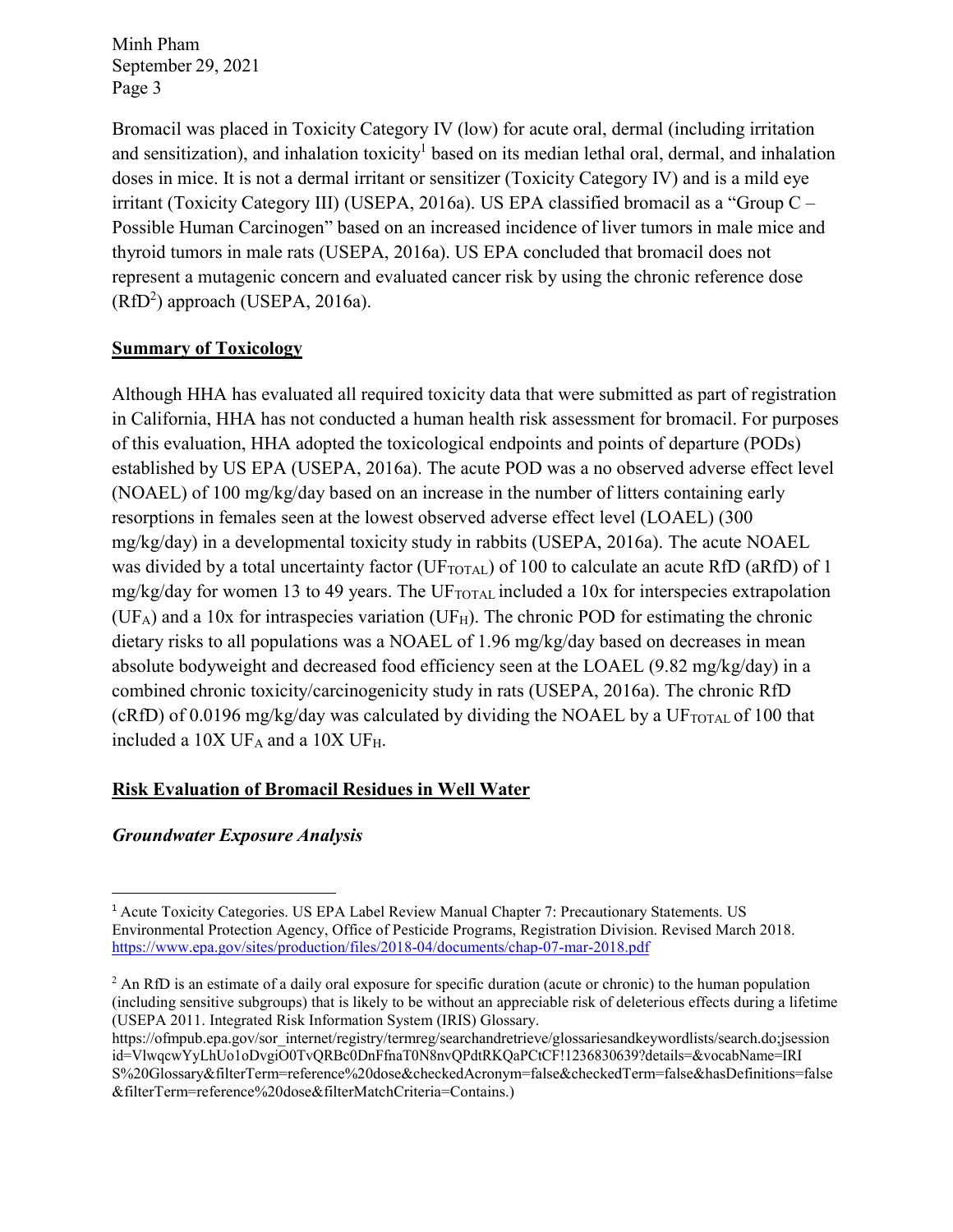HHA estimated the acute and chronic exposures to bromacil in drinking water using the Dietary Exposure Evaluation Model - Food Commodity Intake Database (DEEM-FCID, version 4.02, 5- 10c) and the NHANES/"What We Eat in America" (WWEIA) (see DEEM-FCID outputs, Appendices 2 and 3. The NHANES/WWEIA is a collection of two-day dietary survey data (including drinking water consumption) from 2005 to 2010 for the US population and select subgroups (USEPA, 2014). The  $95<sup>th</sup>$  percentile exposures were used for the acute analysis, while 2-day average exposures were used for the chronic analysis (DPR, 2009). The information on 2 day, nonconsecutive food intake is used as a surrogate for chronic consumption patterns in a population. HHA uses the 95<sup>th</sup> percentile of the exposure levels for each population subgroup as the default upper bound of acute exposures. The maximum detected level of bromacil in well water (23 ppb) was used for both the acute and chronic analyses.

The acute POD of 100 mg/kg/day based on effects in the developmental study in rabbits was used to calculate the acute risk in terms of the MOE. The exposure estimates were calculated for the US population and sensitive subpopulations including infants, children aged 1 - 2, and women of childbearing age  $(13 - 49$  years old). The chronic POD of 1.96 mg/kg/day based on effects in a combined chronic toxicity/carcinogenicity study in rats was used to evaluate chronic risk in the same manner.

The margin of exposure (MOE) is a quantitative tool used by HHA to determine the potential risk arising from exposure to a pesticide. An MOE is defined as the ratio of the POD to the anticipated human exposure. The resulting value is compared to the acceptable or target MOE. Values at or above the target MOE are generally considered as having no health concern. The target MOE for both analyses was 100, assuming that humans are 10 times more sensitive than rats or dogs and that there is a 10-fold variation in the sensitivity of humans. A calculated MOE lower than the target (100) would indicate a potential health concern.

- Acute Exposure: At the  $95<sup>th</sup>$  exposure percentile, the estimated acute exposures to bromacil ranged from 1.006 μg/kg/day for seniors 55+ years of age to 4.475 μg/kg/day for nonnursing infants.
- Chronic Exposure: Estimates for chronic exposure to bromacil residues in drinking water ranged from 0.305 μg/kg/day for male 13 to 19 years of age to 2.290 μg/kg/day for nonnursing infants.
- Acute Risk: Acute MOEs at the 95<sup>th</sup> percentile exposure were greater than 22,000 for all population subgroups, thereby exceeding the target MOE of 100 and indicating no risk.
- Chronic Risk: Chronic MOEs were greater than 800 for all population subgroups, thereby exceeding the target MOE of 100 and indicating no risk.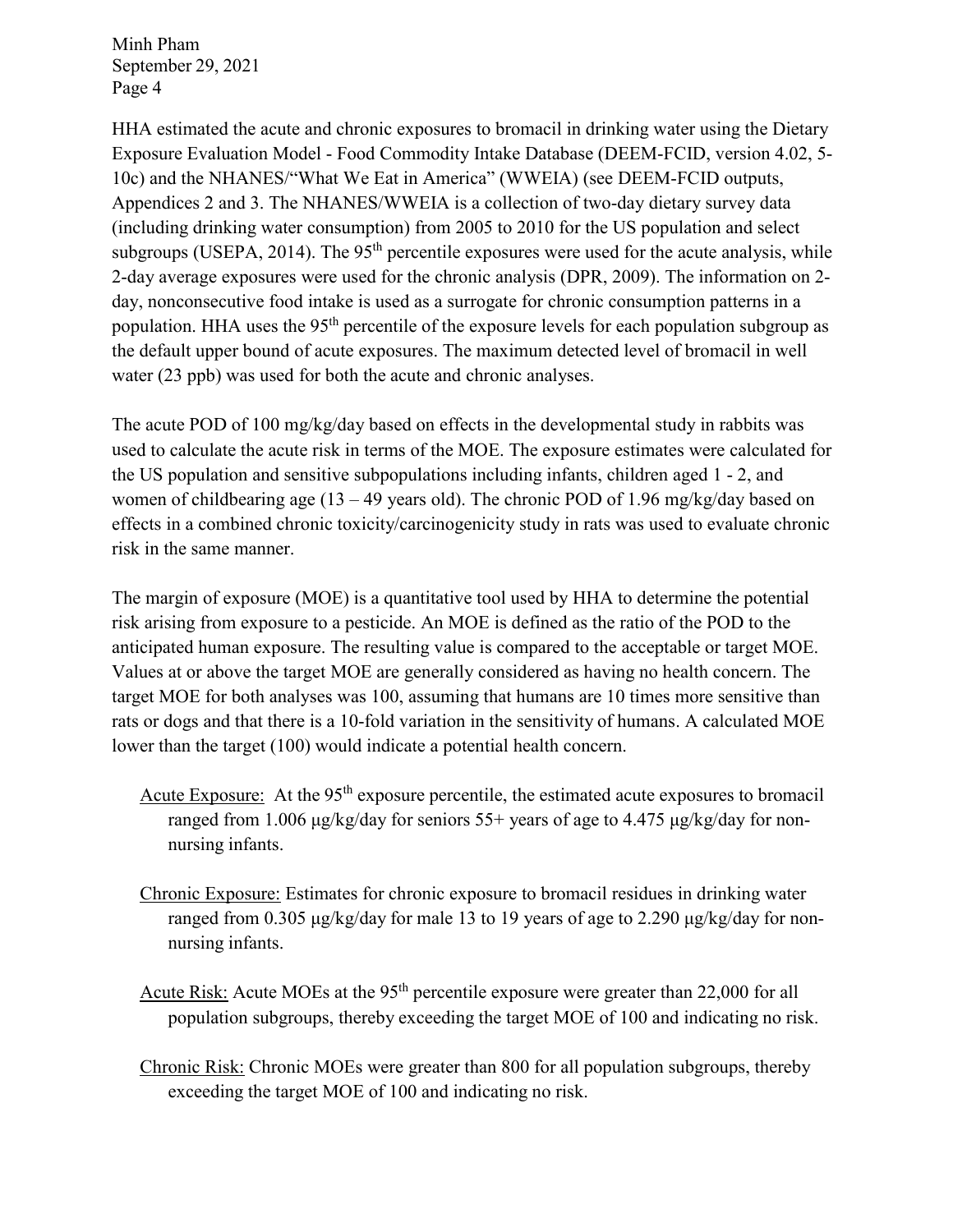### *Calculation of DPR Human Health Reference Levels for bromacil*

DPR calculated acute and chronic screening levels (human health reference levels or HHRLs) and selected the lower of the two values to be used by EM as a guide when bromacil residues are detected in groundwater. An HHRL is the threshold pesticide residue for a maximum water intake that results in a maximum oral exposure that is considered to be without risk. The reference levels were calculated using the acute and chronic RfDs for bromacil as the maximum exposure and the acute (95<sup>th</sup> percentile) and chronic (mean) drinking water intake rates for nonnursing infants as the maximum water intake (see Appendices 2 and 3). Non-nursing infants are the population identified as having the highest consumption of drinking water among the standard populations that HHA evaluates, including the general US population and sensitive subpopulations such as infants, children aged 1-2, and women of childbearing age  $(13 - 49)$  years old). The water intake rates were from the National Health and Nutrition Examination Survey)/"What We Eat in America" (NHANES/WWEIA) dietary survey for the years 2005- 2010.

The HHRLs for bromacil in drinking water are summarized below (Table 1). The lowest reference value (chronic level 197 ppb) was selected as the HHRL for bromacil residues in drinking water. (Table 1).

| Tubic II Acute und chronic reference ictem for broniuch in urmining water |               |               |                  |            |                         |                       |  |
|---------------------------------------------------------------------------|---------------|---------------|------------------|------------|-------------------------|-----------------------|--|
| Acute or                                                                  | Residue       | Subpopulation | Exposure         | Calculated | Target MOE <sup>b</sup> | DPR HHRL <sup>c</sup> |  |
| Chronic                                                                   | Level $(ppb)$ | with Highest  | Estimate         | $MOE^a$    |                         | (ppb)                 |  |
|                                                                           |               | Water Intake  |                  |            |                         |                       |  |
|                                                                           |               | per           |                  |            |                         |                       |  |
|                                                                           |               | Bodyweight    |                  |            |                         |                       |  |
| Acute                                                                     | 23            | Non-Nursing   | 95 <sup>th</sup> | 22,346     | 100                     | 5140                  |  |
|                                                                           |               | Infants       | Percentile       |            |                         |                       |  |
| Chronic                                                                   | 23            | Non-Nursing   | Average          | 856        | 100                     | 197                   |  |
|                                                                           |               | Infants       |                  |            |                         |                       |  |

**Table 1. Acute and chronic reference levels for bromacil in drinking water**

a) MOE (Margin of Exposure) for non-nursing infants.

b) Target MOE is equal to the total uncertainty factors ( $UF_{\text{TOTAL}}$ ) of 100 that accounts for interspecies sensitivity (10x) and intraspecies variability (10x).

c) The Human Health Reference Level (HHRL) is the Residue Level (pesticide concentration) that will result in a MOE at the Target MOE; HHRL (ppb) = (DEEM MOE/Target MOE) x (Residue Level at DEEM MOE (ppb). The HHRL recommended for evaluating corresponding residues in drinking water is bolded.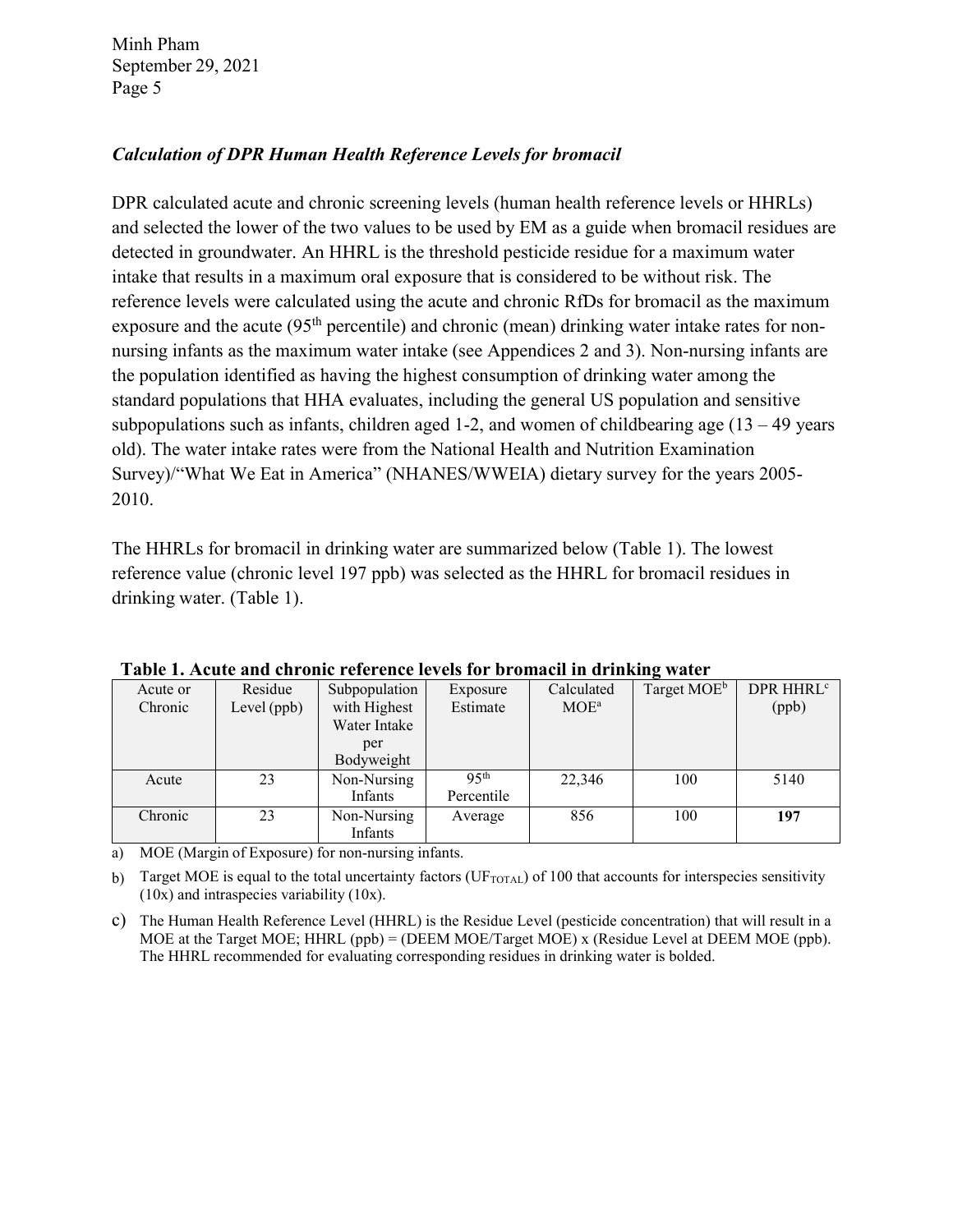#### **Conclusions**

- 1. The detected bromacil residues in California well water ranging from 0.051 to 23 ppb should not be considered an acute or chronic health concern to residents that use the well for drinking water.
- 2. We recommend that bromacil detections in California wells be compared to a reference level of 197 ppb. Detected residues higher than this level should be sent to HHA for further evaluation.
- Cc: Nan Singhasemanon, Assistant Director, Pesticide Programs Division Karen Morrison, PhD, Acting Chief Deputy Director, Pesticide Programs Division Kara James, Pesticide Registration Branch

Brandon M. Brown

**Brandon M. Brown, PhD Staff Toxicologist, Toxicology and Dose Response Assessment Section**

Svetlana Koshlukova

**Svetlana Koshlukova, PhD Senior Toxicologist, Risk Assessment Section**

Peter Lohstroh

**Peter N. Lohstroh, PhD Senior Toxicologist, Toxicology and Dose Response Assessment Section**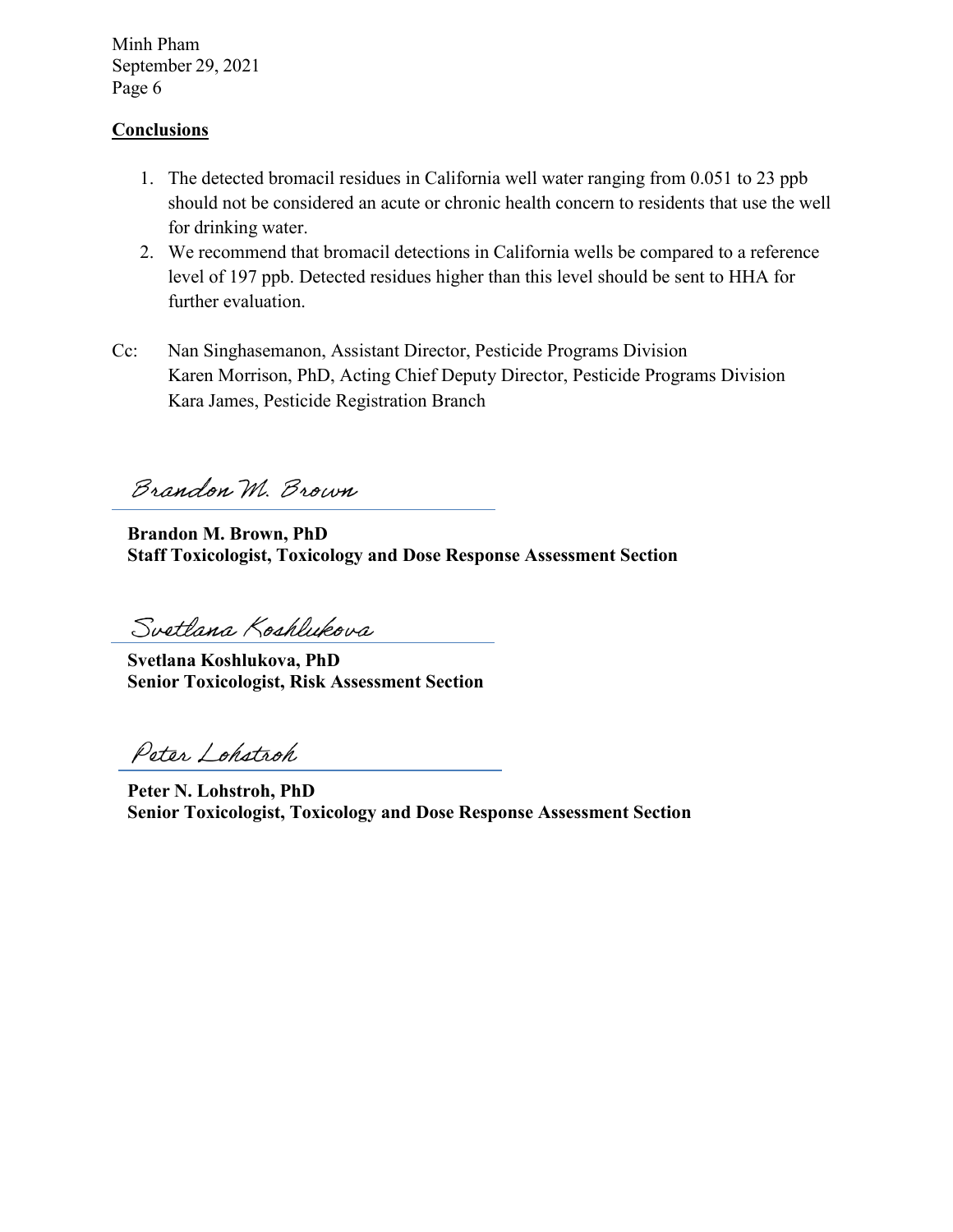#### **References**

DPR. 2009. Guidance for Dietary Exposure Assessment.

- DPR. 2021. DPR's Chemical/Product Database Queries. https://apps.cdpr.ca.gov/cgi-bin/mon/chemlup.pl?p\_syn=bromacil.
- NIH. 2021. PubChem Open Chemistry Database, Bromacil, Compound Summary for CID 9411. Accessed in August 2021. [https://pubchem.ncbi.nlm.nih.gov/compound/bromacil.](https://pubchem.ncbi.nlm.nih.gov/compound/bromacil)

USEPA 2011. Integrated Risk Information System (IRIS) Glossary. https://ofmpub.epa.gov/sor\_internet/registry/termreg/searchandretrieve/glossariesandkey [wordlists/search.do;jsessionid=VlwqcwYyLhUo1oDvgiO0TvQRBc0DnFfnaT0N8nvQPd](https://ofmpub.epa.gov/sor_internet/registry/termreg/searchandretrieve/glossariesandkeywordlists/search.do%3Bjsessionid%3DVlwqcwYyLhUo1oDvgiO0TvQRBc0DnFfnaT0N8nvQPdtRKQaPCtCF!1236830639?details&vocabName=IRIS%20Glossary&filterTerm=reference%20dose&checkedAcronym=false&checkedTerm=false&hasDefinitions=false&filterTerm=reference%20dose&filterMatchCriteria=Contains) tRKQaPCtCF!1236830639?details=&vocabName=IRIS%20Glossary&filterTerm=refere nce%20dose&checkedAcronym=false&checkedTerm=false&hasDefinitions=false&filter Term=reference%20dose&filterMatchCriteria=Contains.

- USEPA. 2012. Bromacil and its Lithium Salt; Human Health Assessment Scoping Document in Support of Registration Review.
- USEPA. 2014. Dietary Exposure Evaluation Model User's Guide. [https://www.epa.gov/sites/production/files/2015-09/documents/deem-user-guide-sep30-](https://www.epa.gov/sites/production/files/2015-09/documents/deem-user-guide-sep30-14.pdf) 14.pdf.
- USEPA. 2016a. Bromacil and Bromacil Lithium Salt Draft Human Health Risk Assessment for Registration Review. [https://www.regulations.gov/document/EPA-HQ-OPP-2012-](https://www.regulations.gov/document/EPA-HQ-OPP-2012-0445-0020) 0445-0020.
- USEPA. 2016b. Bromacil and Bromacil Lithium Salt Registration Review Preliminary Drinking Water Assessment for All Registered Uses. [https://www.regulations.gov/document/EPA-HQ-OPP-2012-0445-0019.](https://www.regulations.gov/document/EPA-HQ-OPP-2012-0445-0019)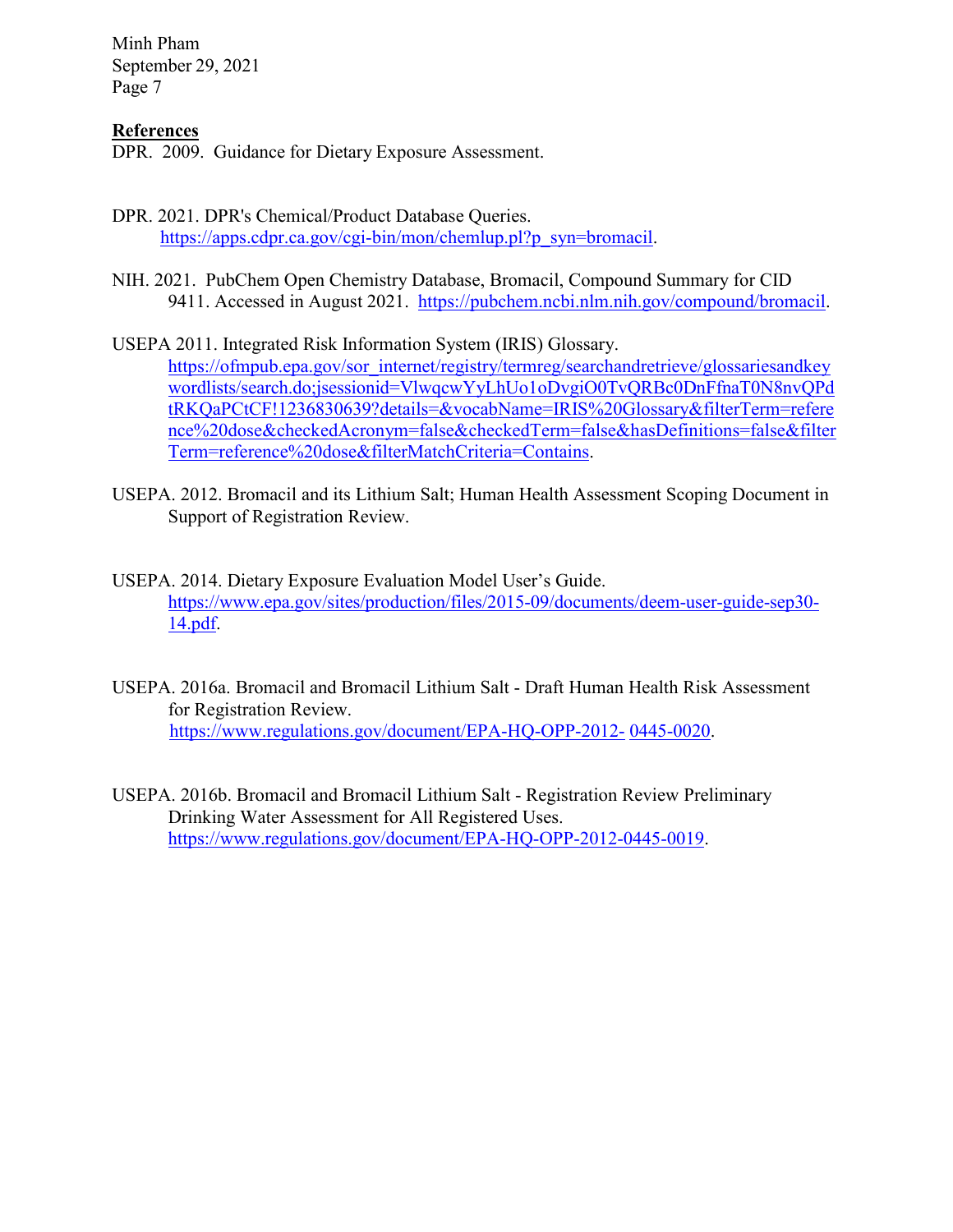# **Appendices**

**Appendix 1. DPR Memo: Potential Health Effects of Bromacil in Groundwater 26 July 2021 (2 pages)**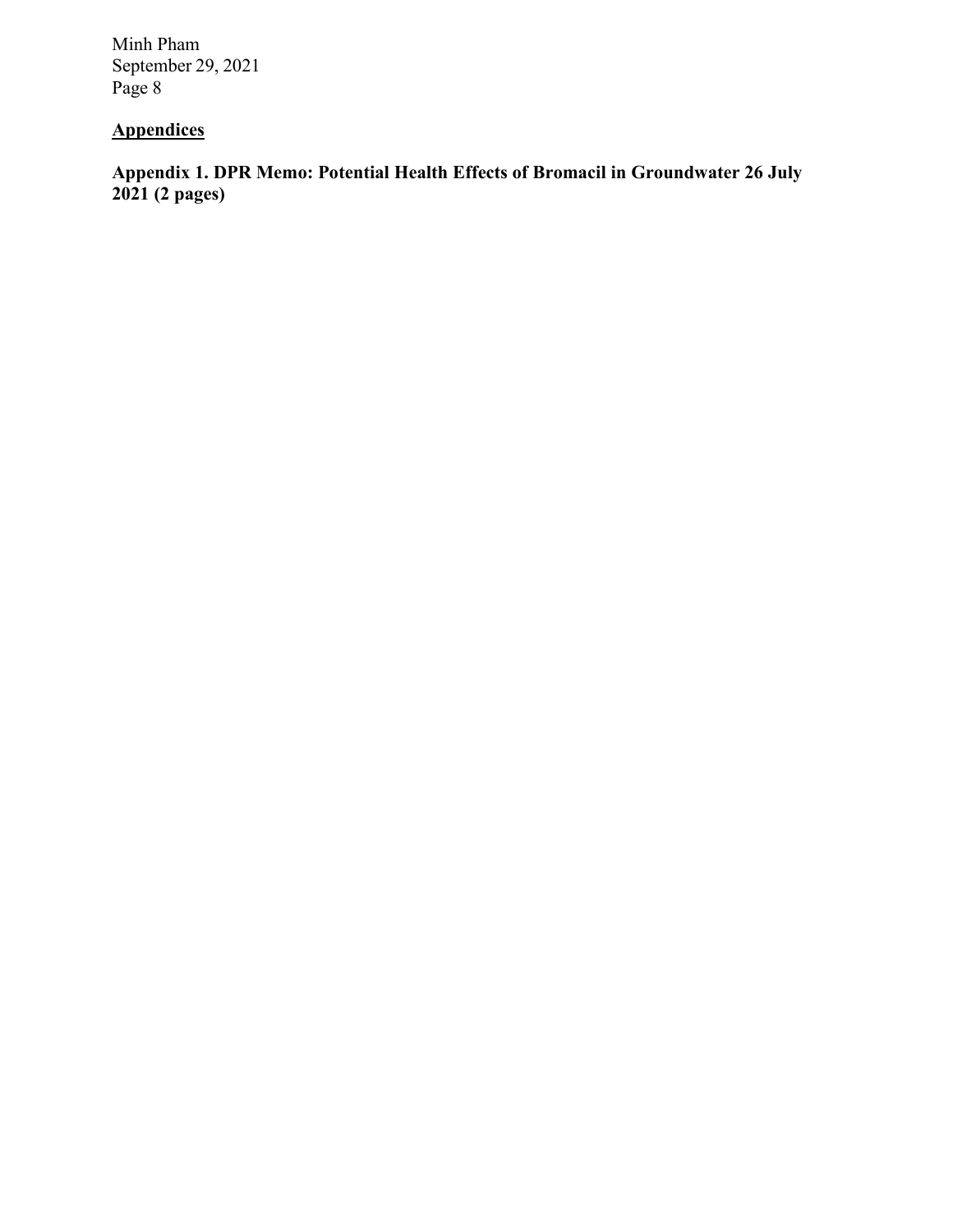

Julie Henderson

TO:

# Department of Pesticide Regulation

Gavin Newsom *Governor*

Jared Blumenfeld *Secretary for Environmental Protection*

| Acting Director |  |
|-----------------|--|
|                 |  |

| <b>Shelly DuTeaux</b>            |
|----------------------------------|
| Environmental Program Manager II |
| Human Health Assessment Branch   |

FROM: Minh Pham Environmental Program Manager II Environmental Monitoring Branch

Winh, Pham,

DATE: July 26, 2021

#### SUBJECT: POTENTIAL HEALTH EFFECTS OF BROMACIL IN GROUNDWATER

The Environmental Monitoring Branch (EMB) monitors the environment to determine the fate of pesticides, protecting the public and the environment from pesticide contamination through analyzing hazards and developing pollution prevention strategies. Consistent with EMB's mission, the Groundwater Protection Program (GWPP) routinely monitors for bromacil due to its occurrence in groundwater and its status as a 3CCR 6800(a) pesticide. GWPP also gathers data from all public agencies that report groundwater monitoring data of pesticides and compiles the data into the Well Inventory Database (WIDB). Based on these records, eleven public agencies<sup>1</sup> (including DPR) have reported sampling results for bromacil in groundwater. The data reviewed for this memorandum include data from the WIDB up to December 31, 2019 and GWPP sampling data through December 31, 2020.

Based on the WIDB, approximately 12,938 unique wells have been sampled for bromacil in California, totaling 39,304 samples. Of these wells, 349 wells have tested positive for bromacil. The first recorded sample for bromacil in the WIDB was collected in 1984, and the first recorded detection occurred in 1986.

In 2020, GWPP detected a bromacil concentration of 10.3 ppb in a single sample in a well with previously recorded bromacil contamination. This well is located in Fresno County, section 10M13S23E32, and has been sampled annually since 1999 as part of DPR's Well Monitoring Network. In 1994, bromacil was not detected in this well above the method detection limit of 0.05 ppb. Between 1996 and 2019, bromacil concentrations in this well have ranged from 0.051 to 6.69 ppb.

The maximum concentration of bromacil detected across all wells sampled in the state is 23 ppb, which was detected in a single well sampled in 1994; this well was not resampled.

1001 I Street • P.O. Box 4015 • Sacramento, California 95812-4015 • www.cdpr.ca.gov

<sup>1</sup> California Department of Pesticide Regulation, California Department of Public Health, California Department of Water Resources, Santa Clara County, California Regional Water Quality Control Board (Region 2), Yolo County, Santa Barbara County, United States Environmental Protection Agency, United States Geological Survey, California State Water Resources Control Board (SWRCB), and the SWRCB Drinking Water Program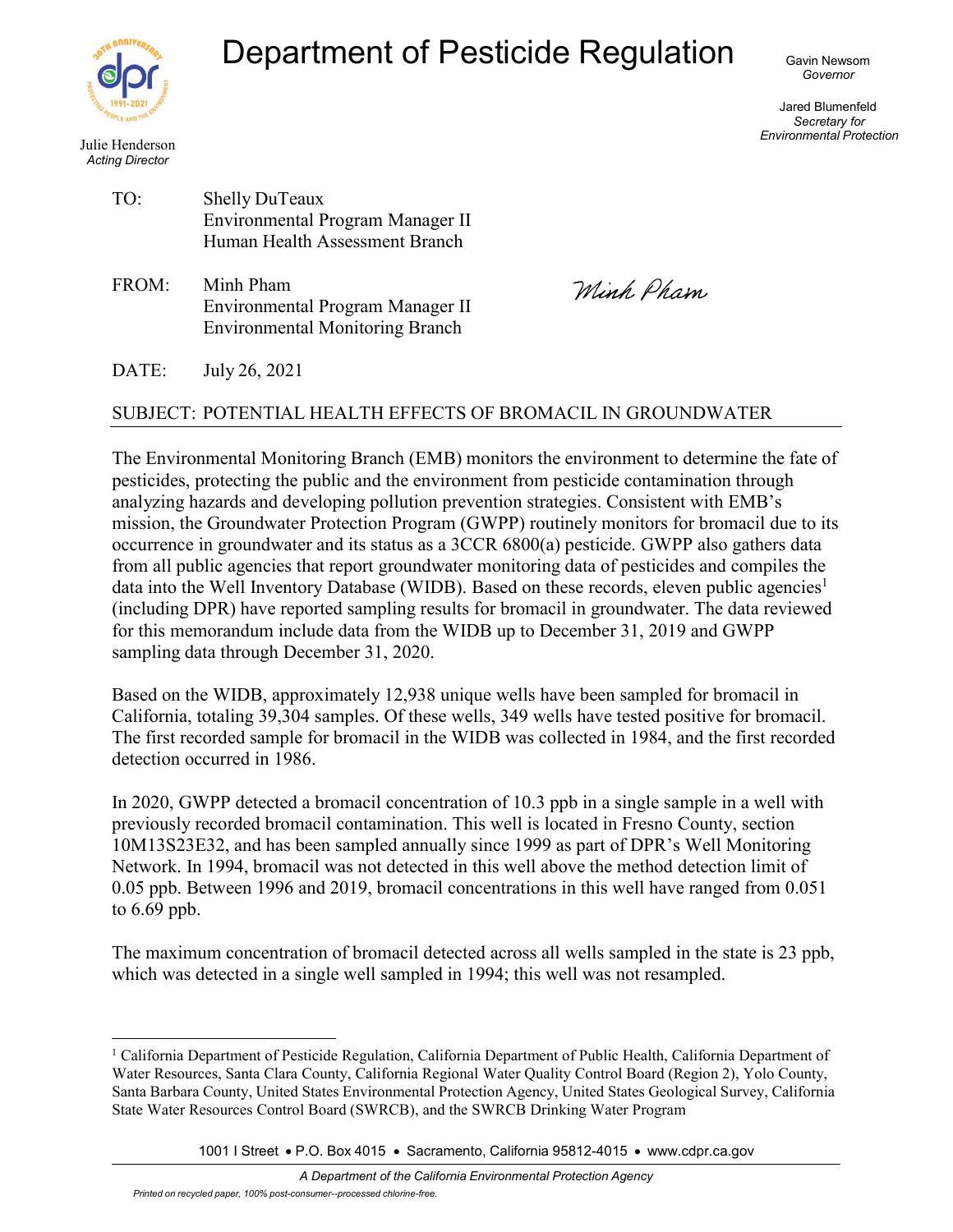Shelly DuTeaux July 26, 2021 Page 2

Based on the increase in the bromacil concentration, EMB requests the assistance of the Human Health Assessment Branch in determining whether these detections pose a significant risk to human health. The full dataset reviewed for this memorandum is available upon request.

cc: Joy Dias, CDPR Environmental Program Manager I Carissa Ganapathy, CDPR, Senior Environmental Scientist (Supervisory) Tiffany Kocis, CDPR Senior Environmental Scientist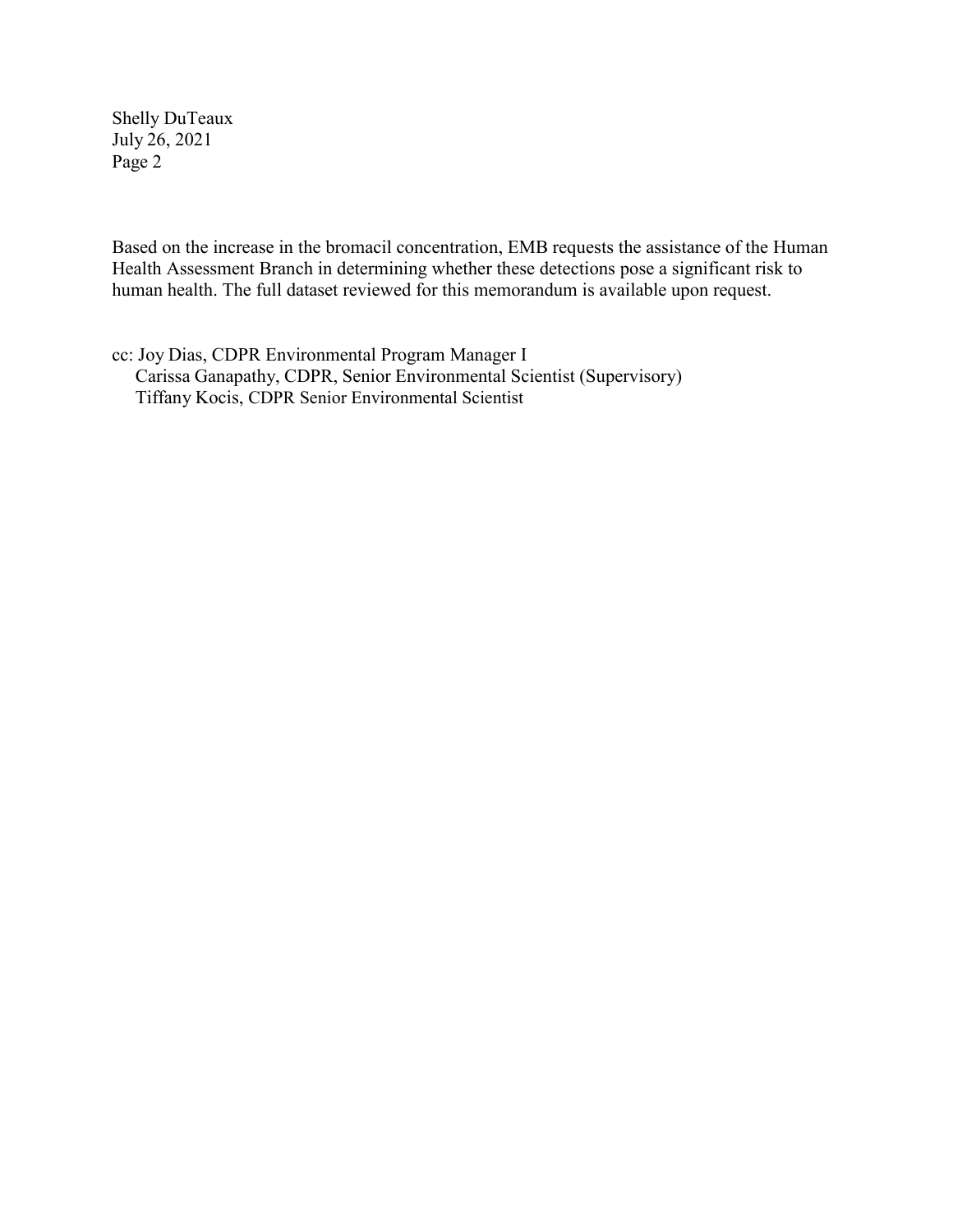**Appendix 2. Acute Drinking Water Exposure Analysis (Users Only) (2 pages)**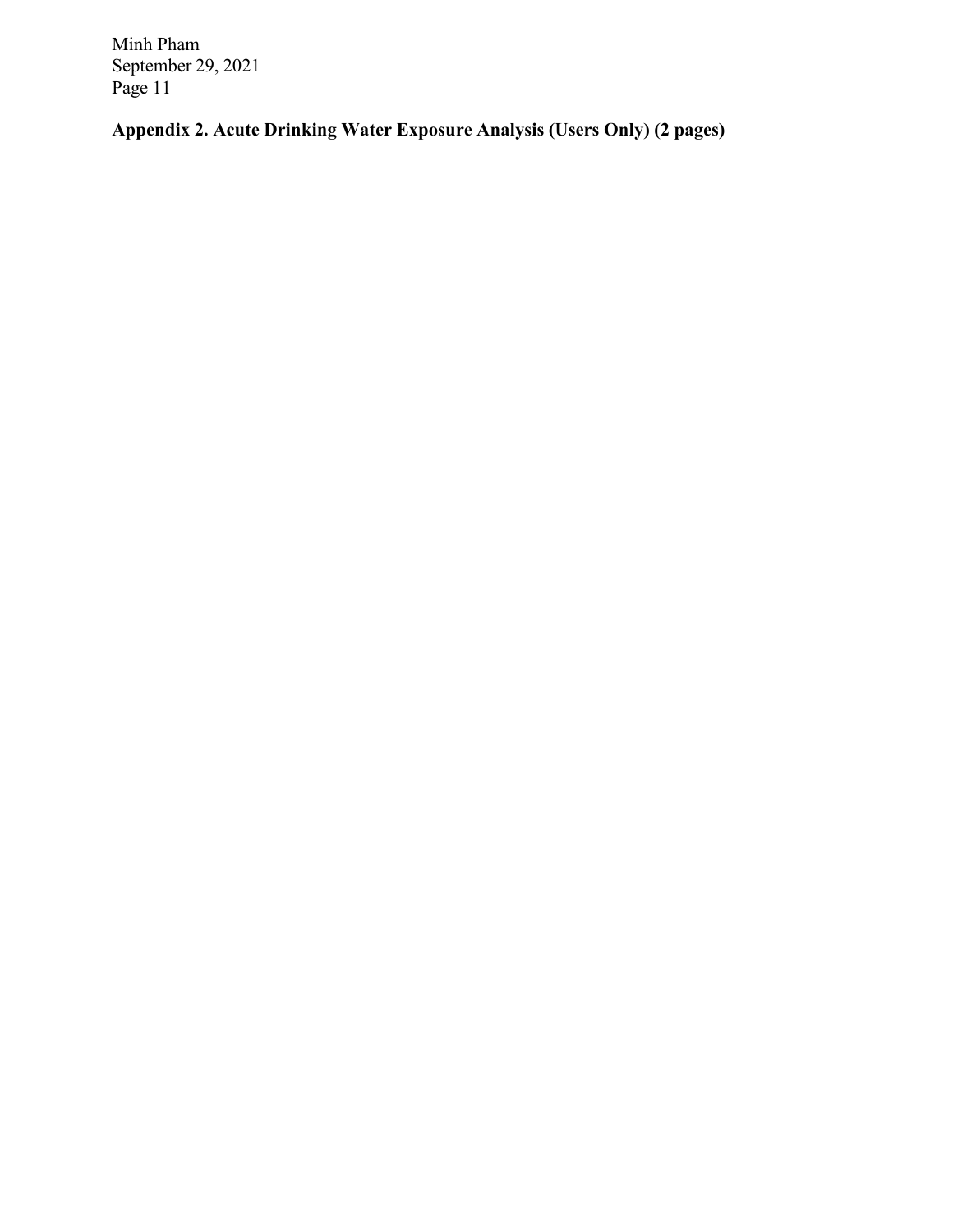Ver. 4.02, 05-10-c NHANES 2005-2010 2-Day Adjustment factor #2 NOT used. Analysis Date: 09–07–2021/11:42:42 Residue file dated: 09–07–2021/09:18:57 DEEM-FCID ACUTE Analysis for BROMACIL Residue file: Bromacil7SEPT2021.R10  $NOEL$  (Acute) = 100.000000 mg/kg body-wt/day RAC/FF intake summed over 24 hours Run Comment: "" ===============================================================================

Summary calculations--users:

|                      | 95th Percentile |       | 99th Percentile |       | 99.9th Percentile |       |
|----------------------|-----------------|-------|-----------------|-------|-------------------|-------|
|                      | Exposure        | MOE   | Exposure        | MOE   | Exposure          | MOE   |
| Total US Population: |                 |       |                 |       |                   |       |
| Hispanic:            | 0.001245        | 80351 | 0.002203        | 45402 | 0.004196          | 23833 |
|                      | 0.001308        | 76438 | 0.002690        | 37172 | 0.004691          | 21318 |
| Non-Hisp-White:      | 0.001238        | 80791 | 0.002089        | 47872 | 0.003890          | 25707 |
| Non-Hisp-Black:      |                 |       |                 |       |                   |       |
| Non-Hisp-Other:      | 0.001052        | 95095 | 0.002308        | 43319 | 0.005193          | 19258 |
| Nursing Infants:     | 0.001443        | 69280 | 0.002370        | 42201 | 0.004024          | 24851 |
|                      | 0.002761        | 36214 | 0.004842        | 20651 | 0.008322          | 12016 |
| Non-Nursing Infants: | 0.004475        | 22346 | 0.005905        | 16934 | 0.007824          | 12781 |
| Female 13+ PREG:     | 0.001177        | 84946 | 0.001472        | 67911 | 0.002099          | 47648 |
| Children 1-6:        |                 |       |                 |       |                   |       |
| Children 7-12:       | 0.001532        | 65283 | 0.002428        | 41192 | 0.004113          | 24311 |
|                      | 0.001074        | 93134 | 0.001780        | 56178 | 0.002747          | 36404 |
| Male 13-19:          | 0.001010        | 99042 | 0.001574        | 63547 | 0.003591          | 27844 |
| Female 13-19/NP:     | 0.001115        | 89672 | 0.001644        | 60817 | 0.002423          | 41269 |
| $55 + :$<br>Seniors  |                 |       |                 |       |                   |       |
| All Infants:         | 0.001006        | 99413 | 0.001561        | 64045 | 0.002373          | 42142 |
| Children 1-2:        | 0.004334        | 23074 | 0.005822        | 17176 | 0.007844          | 12748 |
|                      | 0.001795        | 55710 | 0.002678        | 37344 | 0.006928          | 14433 |
| Children 3-5:        | 0.001429        | 69972 | 0.002217        | 45113 | 0.003832          | 26097 |
| Children 6-12:       | 0.001122        |       | 0.001825        |       | 0.003013          | 33193 |
| Youth 13-19:         |                 | 89133 |                 | 54790 |                   |       |
| Adults 20-49:        | 0.001055        | 94808 | 0.001634        | 61199 | 0.002425          | 41237 |
|                      | 0.001216        | 82236 | 0.001823        | 54841 | 0.002551          | 39196 |
| Adults 50-99:        | 0.001047        | 95553 | 0.001656        | 60379 | 0.002607          | 38364 |
| Female 13-49:        | 0.001223        | 81772 | 0.001774        | 56354 | 0.002660          | 37591 |
|                      |                 |       |                 |       |                   |       |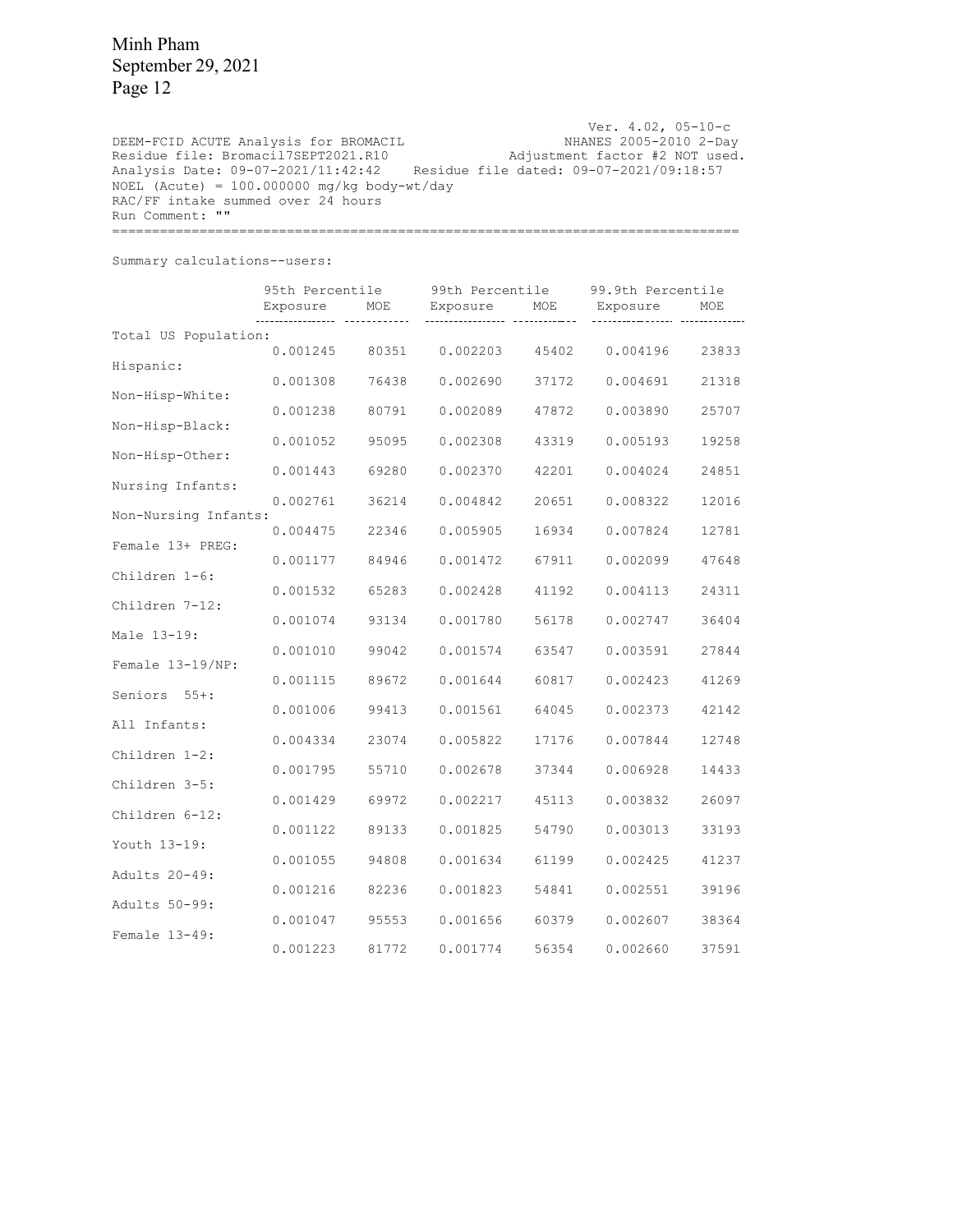Ver. 4.02, 05-10-c DEEM-FCID Acute analysis for BROMACIL Residue file name: C:\Program Files\DeemFCID40\Bromacil7SEPT2021.R10 Analysis Date 09-07-2021 Residue file dated: 09-07-2021/09:18:57 Reference dose (NOEL) = 100 mg/kg bw/day EPA Code Crop Grp Def Res (ppm) Adj. #1 Factors #2 Comment Food Name - - - 8601000000 86A Water, direct, all sources 0.023000 1.000 1.000 8602000000 86B Water, indirect, all sources 0.023000 1.000 1.000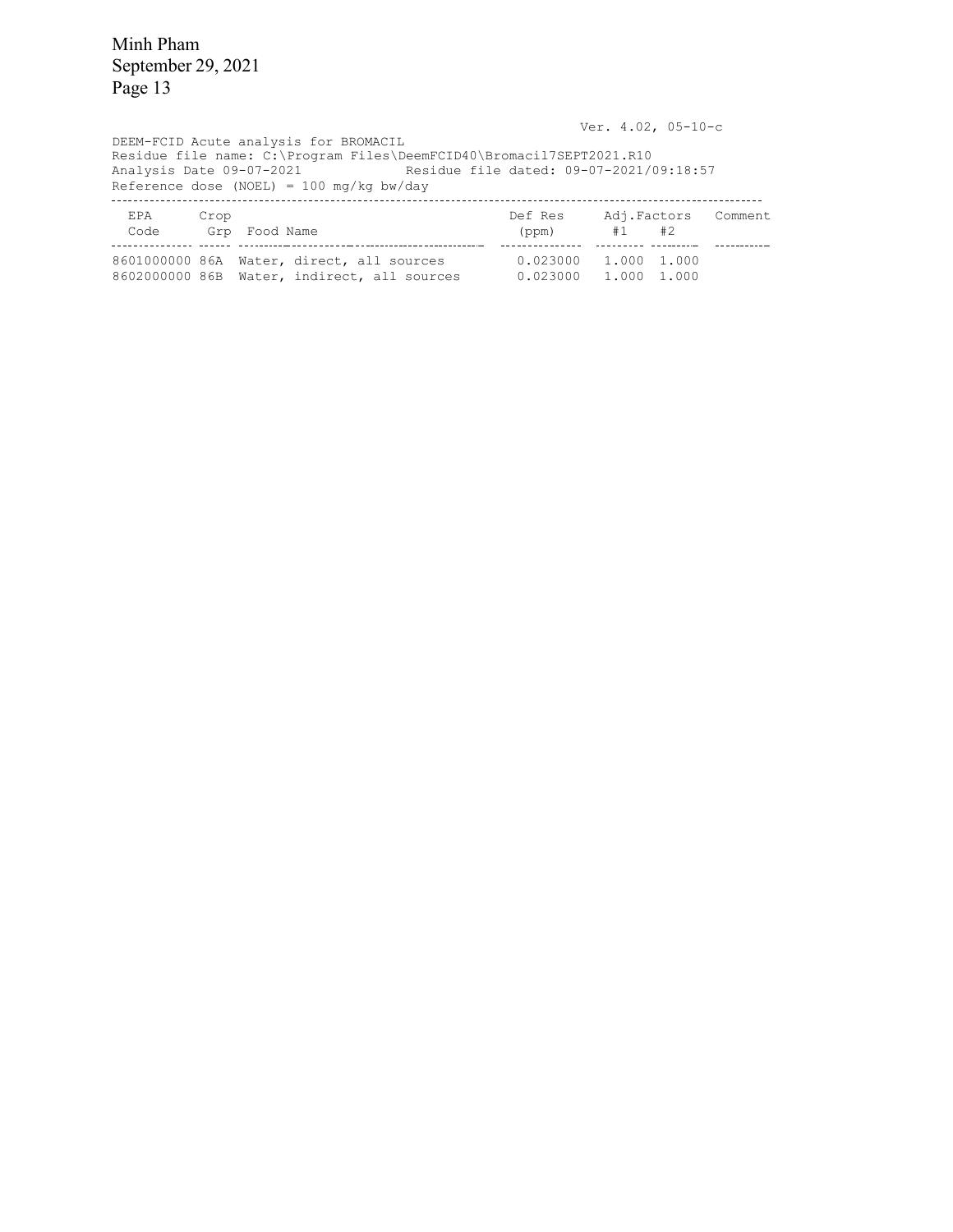**Appendix 3. Chronic Drinking Water Exposure Analysis (2 pages)**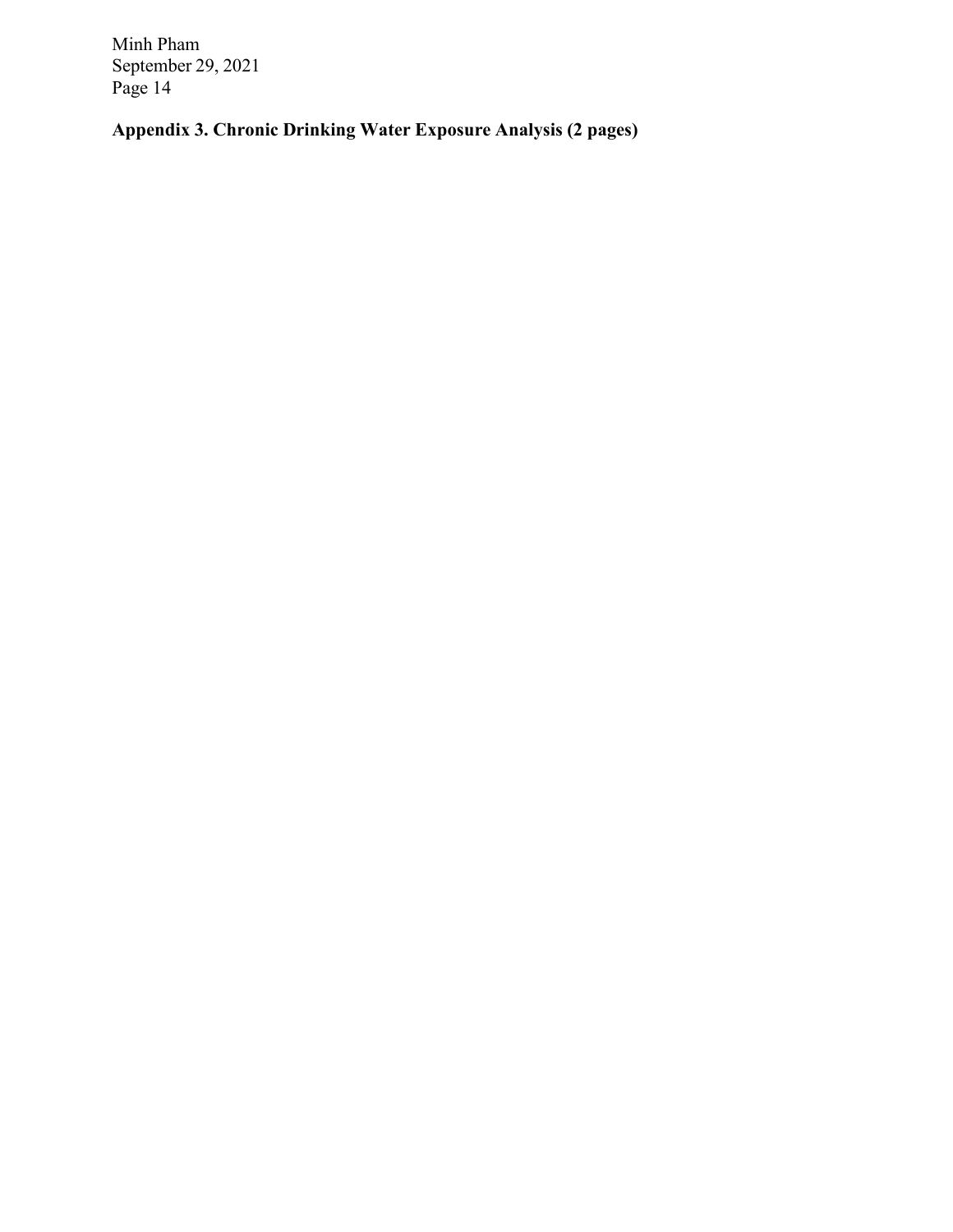Evaluation Copy DEEM-FCID Chronic analysis for BROMACIL Residue file name: C:\Program Files\DeemFCID40\Bromacil27AUG2021.R10<br>Adjustment factor #2 NOT used. Analysis Date 08-27-2021/10:08:29  $NOEL$  (Chronic) = 1.96 mg/kg bw/day Ver. 4.02, 05-10-c NHANES 2005-2010 2-day Adjustment factor #2 NOT used. Residue file dated: 08-27-2021/09:56:56 ===============================================================================

Total exposure by population subgroup

| Population          | mg/kg       | Percent | Margin of |
|---------------------|-------------|---------|-----------|
| Subgroup            | body wt/day | of NOEL | Exposure  |
|                     |             |         |           |
| Total US Population | 0.000465    | 0.02%   | 4,218     |
| Hispanic            | 0.000453    | 0.02%   | 4,323     |
| Non-Hisp-White      | 0.000477    | 0.02%   | 4,112     |
| Non-Hisp-Black      | 0.000373    | 0.02%   | 5,248     |
| Non-Hisp-Other      | 0.000546    | 0.03%   | 3,588     |
| Nursing Infants     | 0.000529    | 0.03%   | 3,708     |
| Non-Nursing Infants | 0.002290    | 0.12%   | 856       |
| Female 13+ PREG     | 0.000484    | 0.02%   | 4,047     |
| Children 1-6        | 0.000557    | 0.03%   | 3,517     |
| Children 7-12       | 0.000369    | 0.02%   | 5,319     |
| Male 13-19          | 0.000305    | 0.02%   | 6,419     |
| Female 13-19/NP     | 0.000349    | 0.02%   | 5,624     |
| Male 20+            | 0.000432    | 0.02%   | 4,541     |
| Female 20+/NP       | 0.000478    | 0.02%   | 4,101     |
| Seniors 55+         | 0.000435    | 0.02%   | 4,508     |
| All Infants         | 0.001736    | 0.09%   | 1,129     |
| Female 13-50        | 0.000456    | 0.02%   | 4,297     |
| Children 1-2        | 0.000639    | 0.03%   | 3,067     |
| Children 3-5        | 0.000520    | 0.03%   | 3,769     |
| Children 6-12       | 0.000387    | 0.02%   | 5,069     |
| Youth 13-19         | 0.000328    | 0.02%   | 5,983     |
| Adults 20-49        | 0.000462    | 0.02%   | 4,245     |
| Adults 50-99        | 0.000449    | 0.02%   | 4,365     |
| Female 13-49        | 0.000454    | 0.02%   | 4,318     |
|                     |             |         |           |

#### Total Exposure